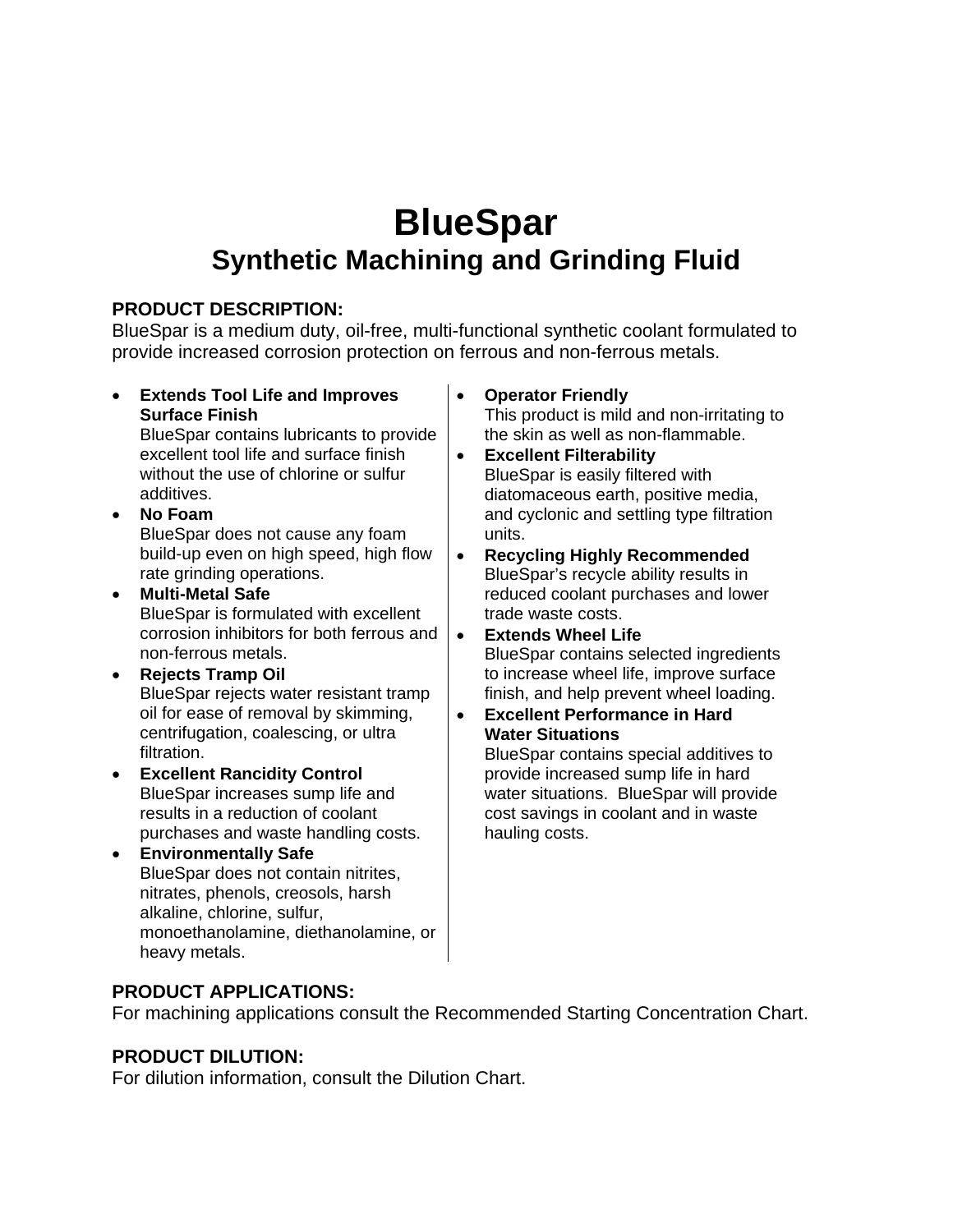A concentrate designed to be diluted with water, Blue Spar forms a clear solution in a wide range of water temperatures and hardnesses.

- 1. To insure a uniform solution, mix Blue Spar with water at the appropriate concentrations in a separate container. (Refer to Recommended Starting Concentration Chart.)
- 2. Agitate solution until thoroughly mixed.
- 3. Add the mixed coolant to the cleaned sump.
- 4. Makeup**:** When adding makeup to the machine, add Blue Spar at 1/2 to 2/3 the concentration desired in the machine. For example, startup of 10:1 requires 20:1 makeup. Always add diluted solution as makeup; never plain water.

**NOTE:** To prevent any white discoloration when using Blue Spar on galvanized parts, be sure concentration is 20:1 or stronger.

| <b>Recommended Starting Concentration</b> |                          |                               |                              |                             |                                  |                                |                         |  |  |
|-------------------------------------------|--------------------------|-------------------------------|------------------------------|-----------------------------|----------------------------------|--------------------------------|-------------------------|--|--|
| (Parts water to parts BlueSpar)           |                          |                               |                              |                             |                                  |                                |                         |  |  |
|                                           | Gray<br><b>Cast Iron</b> | <b>Ductile</b><br><b>Iron</b> | <b>Brass</b><br><b>Alloy</b> | <b>Mild</b><br><b>Steel</b> | <b>Stainless</b><br><b>Steel</b> | Alumi-<br>num<br><b>Alloys</b> | Copper<br><b>Alloys</b> |  |  |
| General<br>Turning                        | $20 - 1$                 | $20 - 1$                      | $20 - 1$                     | $20-1$                      | 15 <sub>to</sub><br>$20 - 1$     | $20-1$                         | $20 - 1$                |  |  |
| <b>Boring</b>                             | $15 - 1$                 | $15 -$                        | $20 - 1$                     | $20 - 1$                    | $15 - 1$                         | $15 - 1$                       | $15 - 1$                |  |  |
| <b>Planning Spot</b><br>Facing            | $20-1$                   | $20 - 1$                      | $20 - 1$                     | $20-1$                      | $15 - 1$                         | $15 - 1$                       | $15 - 1$                |  |  |
| <b>General Milling</b>                    | $20 - 1$                 | $20 - 1$                      | $20 - 1$                     | $20 - 1$                    | 15 <sub>to</sub><br>$20 - 1$     | $20 - 1$                       | $20 - 1$                |  |  |
| <b>Drilling</b>                           | 10 to<br>$15 - 1$        | $10-1$                        | $20 - 1$                     | $10-1$                      | $10 - 1$                         | $10 - 1$                       | $10 - 1$                |  |  |
| Tapping<br>Reaming                        | $10-1$                   | $10 - 1$                      |                              | $10-1$                      | $10-1$                           | ----                           |                         |  |  |
| Surface<br>Grinding                       | $20 - 1$                 | $20 - 1$                      | $20 - 1$                     | $20-1$                      | $20 - 1$                         | $20-1$                         | $20 - 1$                |  |  |
| Od & Finish<br>Grinding                   | $20 - 1$                 | $20 - 1$                      | $20 - 1$                     | $20 - 1$                    | $20 - 1$                         | $20-1$                         | $20-1$                  |  |  |
| <b>Id Grinding</b>                        | $20 - 1$                 | $20 - 1$                      | $20 - 1$                     | $20 - 1$                    | $20 - 1$                         | $20 - 1$                       | $20 - 1$                |  |  |
| Cylindrical<br>Grinding                   | $20-1$                   | $20 - 1$                      | $20-1$                       | $20 - 1$                    | $20 - 1$                         | $20 - 1$                       | $20-1$                  |  |  |

Formula for determining Total Volume by Gallons

Width x Length x Height (in inches)  $=$  Total Sump Capacity 231 in Gallons